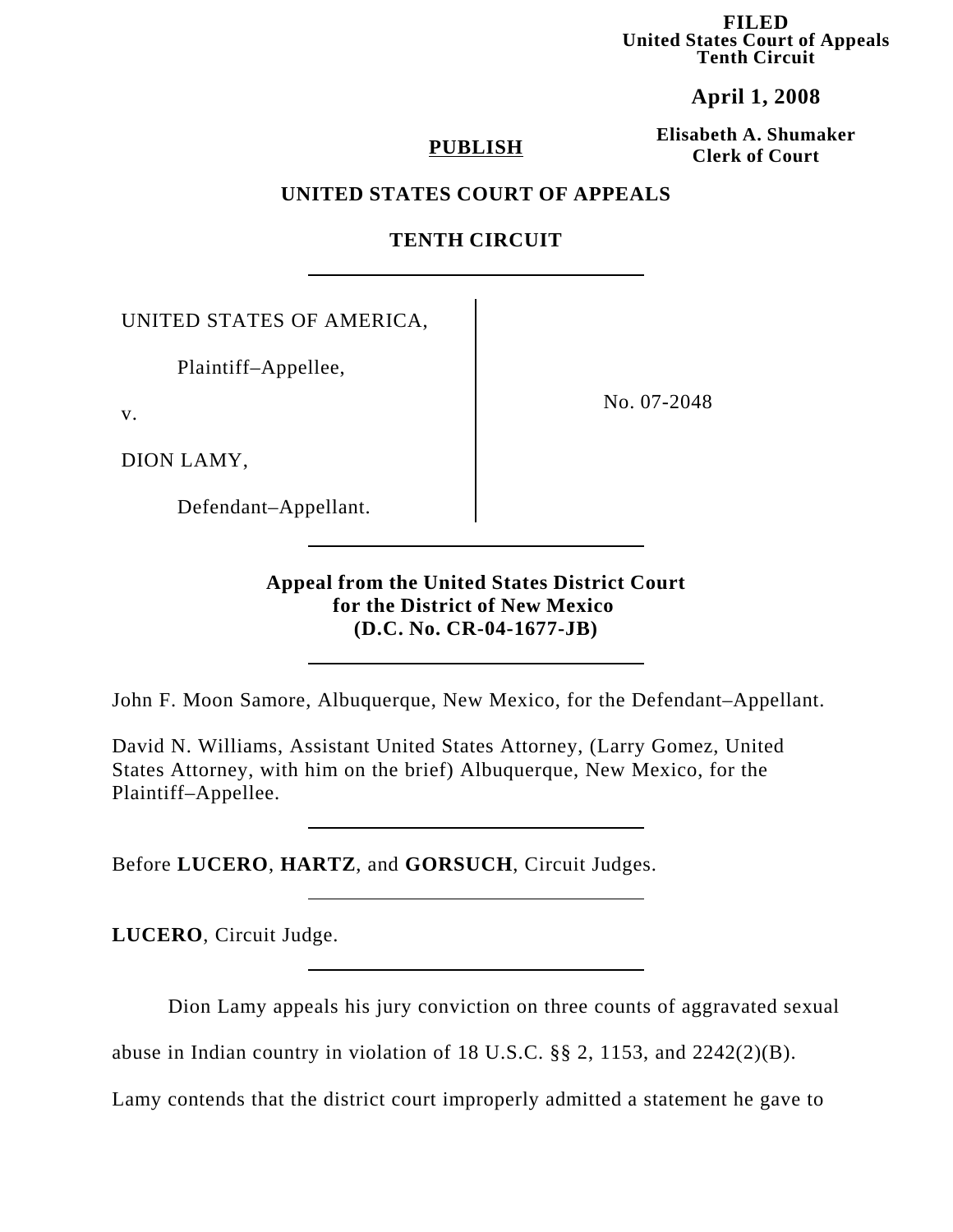FBI agents; that the court abused its discretion in denying a motion for new trial based on prejudicial comments by a government witness; and that the United States failed to prove that Lamy's crime occurred in Indian country, an element of his crimes of conviction. Exercising jurisdiction under 28 U.S.C. § 1291, we **AFFIRM**.

**I**

Lamy, a member of the Zuni tribe, was indicted for a sexual assault that occurred in June, 2002 after a high school graduation party in Zuni, New Mexico. Lamy, 18 years old at the time of the assault, left the party with four other men: Aaron Cheama, Donovan Jones Neha, Marcus Tsethlakai, and Daryl Dickson. Accompanying the men were two young women: R.D., a 17-year-old acquaintance, and Kathy, Dickson's girlfriend. R.D. was drunk and under the influence of both cocaine and marijuana. Lamy, who had not been drinking, drove the group to the home of Sherry Shebola. When they arrived, some members of the group carried R.D. inside, and placed her on a couch where she passed out. At trial, R.D. denied any memory of events at the Shebola house until she awoke the next morning.

Cheama and Tsethlakai were able to testify as to what occurred while R.D. was unconscious. We have carefully reviewed this testimony and see no useful purpose in exploring the sordid details. Briefly, Cheama testified that Lamy penetrated the victim's vagina with an object; both witnesses testified that Lamy

- 2 -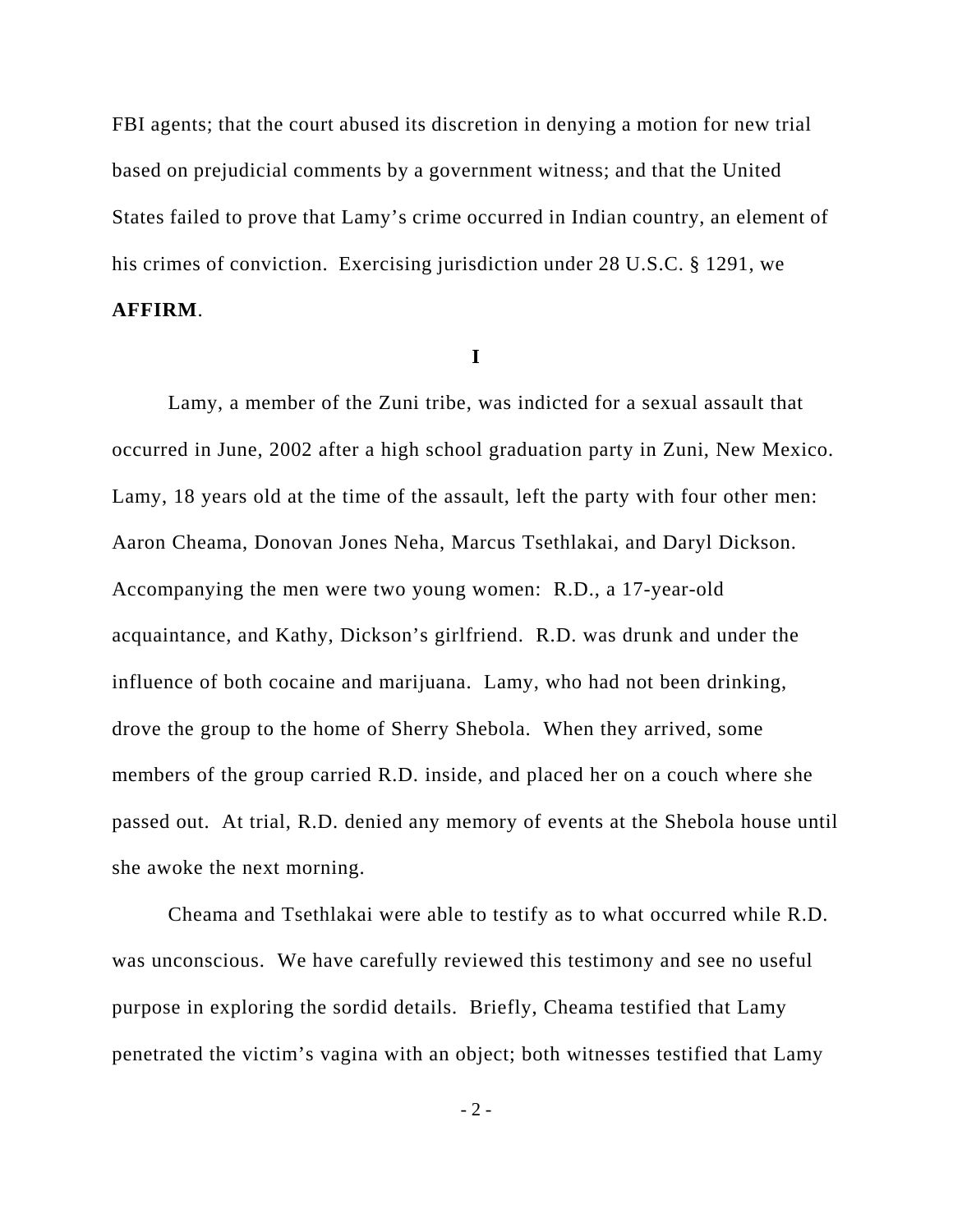beat the victim while Neha engaged in sexual intercourse with her; and Tsethlakai testified that he saw Lamy engage in sexual intercourse with her the following morning, while she remained unconscious.

When R.D. awoke the following day, each of the five men save Neha were gone. Shebola remained in the house and communicated certain events to R.D. that led R.D. to conclude that she had been raped. A brief conversation between R.D. and Neha followed. After an altercation with Shebola and yet another woman, R.D. ran from the house to a nearby hospital. A hospital aide transported R.D. to her home. R.D. immediately told her family of her suspicions, leading her mother to refer the matter to police and return her daughter to the hospital. At the hospital, a test for sexual trauma was administered.

On July 22, 2002, FBI Agents Marcus McCaskill and Steve Chambers interviewed Lamy twice in connection with these events. McCaskill knew Lamy, having spoken with him on two prior occasions in the process of investigating unrelated crimes. McCaskill and Chambers began the first July 22 interview shortly before 10:00 a.m. in the living room of the house where Lamy lived with his mother. Before questioning Lamy, the agents presented a form that contained a waiver of Miranda rights. McCaskill testified that the agents also orally explained Lamy's rights to him, although the agents did not read the form verbatim. They told Lamy that he was not in custody and that they did not intend to arrest him. Lamy signed the form. During the ensuing interview, Lamy

- 3 -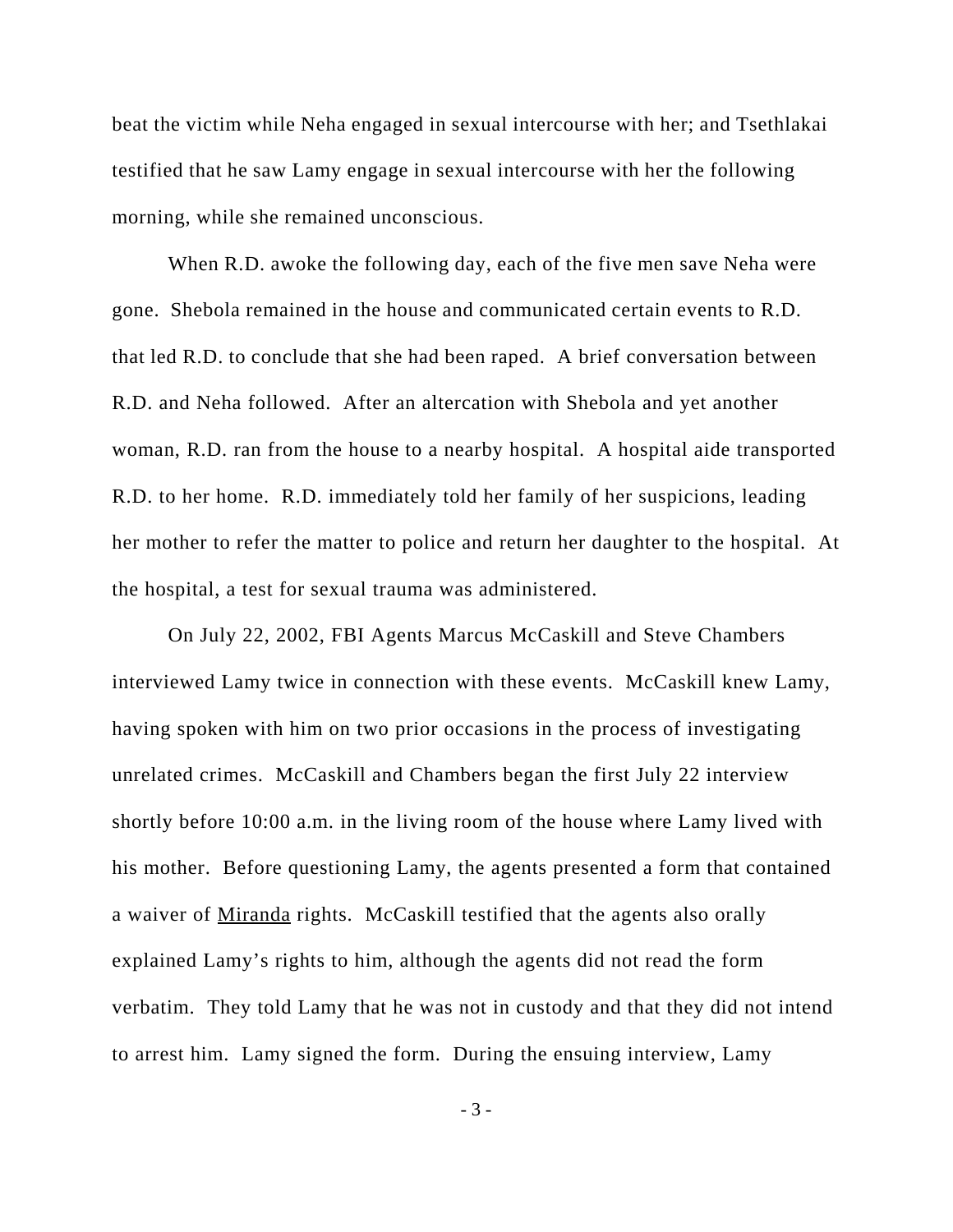admitted that he penetrated the victim with an object, but he denied engaging in sexual intercourse with her. He committed this statement to writing.

After interviewing Neha, Dickson, Cheama, and Tsethlakai, the agents returned to Lamy's home. Lamy agreed to accompany the agents outdoors, and sat in the front passenger seat of the agents' parked vehicle as they questioned him. The agents did not further advise Lamy of his rights on this occasion.

Based on what they had learned from the intervening interviews, the agents asked Lamy specific questions about his role in the events. Lamy admitted to beating the victim and having sexual intercourse with her. Lamy then wrote and signed a second statement, stating:

I Dion Lamy is goind to tall you the truth about wunt happed to that girl at frist I did not tall all the truth becouse I was cared to tall but the thing I did was sbaeet her wath by baet and have six wath her brent her har and touch her parvant part that is obout all the thing's I did to her I am so sorry

On August 25, 2004, Lamy, Neha, and Cheama were indicted for assault and sexual assault. Tsethlakai and Dickson were juveniles at the time of the crime and were indicted separately. In return for a lesser charge, Cheama cooperated with the government, leaving Lamy and Neha as the sole defendants in a seven-count superceding indictment filed on February 25, 2005.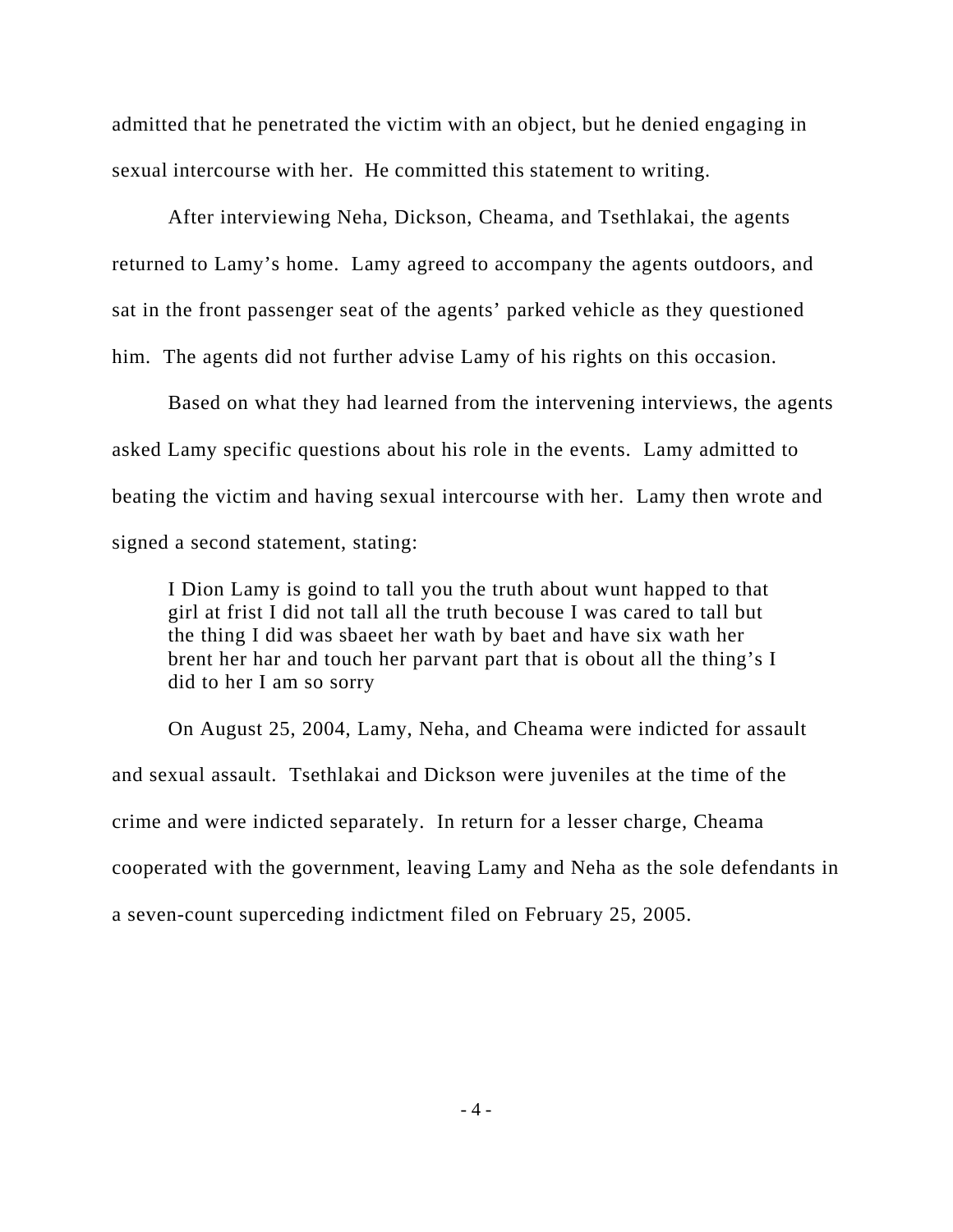Both were tried in a consolidated trial. Four of seven counts in the indictment were dismissed, and the three remaining counts were sent to the jury.<sup>1</sup> Counts One and Two alleged that both Lamy and Neha committed a sexual act with an unconscious victim, and that each aided and abetted the other, in violation of 18 U.S.C. §§ 2, 1153, and 2242(2)(B). Count Three alleged that Lamy penetrated the victim's vagina with an object and Neha aided and abetted him in doing so, in violation of §§ 2, 1153, and  $2242(2)(B)$ . These incidents were alleged to have occurred in Indian country, making them federal crimes under the Indian Major Crimes Act. See § 1153(a).

Before trial, Lamy moved to suppress his oral and written statements on the ground that they were involuntary. During the ensuing suppression hearing, an expert witness who had examined Lamy testified that Lamy was easily confused and inclined to acquiesce to others' conclusions. According to the expert, Lamy read at a second-grade level, ranked in the lowest percentile of his age group in reading comprehension, and was "functionally illiterate." The expert concluded that Lamy, an "F" student who dropped out of school after the eighth grade, was

<sup>&</sup>lt;sup>1</sup> Counts Four and Five, alleging that Lamy committed assault by striking, beating, wounding, and setting R.D.'s pubic hair on fire in violation of 18 U.S.C. §§ 2, 113(a)(4), and 1153 were dismissed on the government's motion. Counts Six and Seven, charging sexual contact in violation of §§ 2, 1153, and 2244(a)(2), were dismissed by the trial court because the indictment failed to state that the victim was incapacitated, an element of  $\S 2244(a)(2)$ .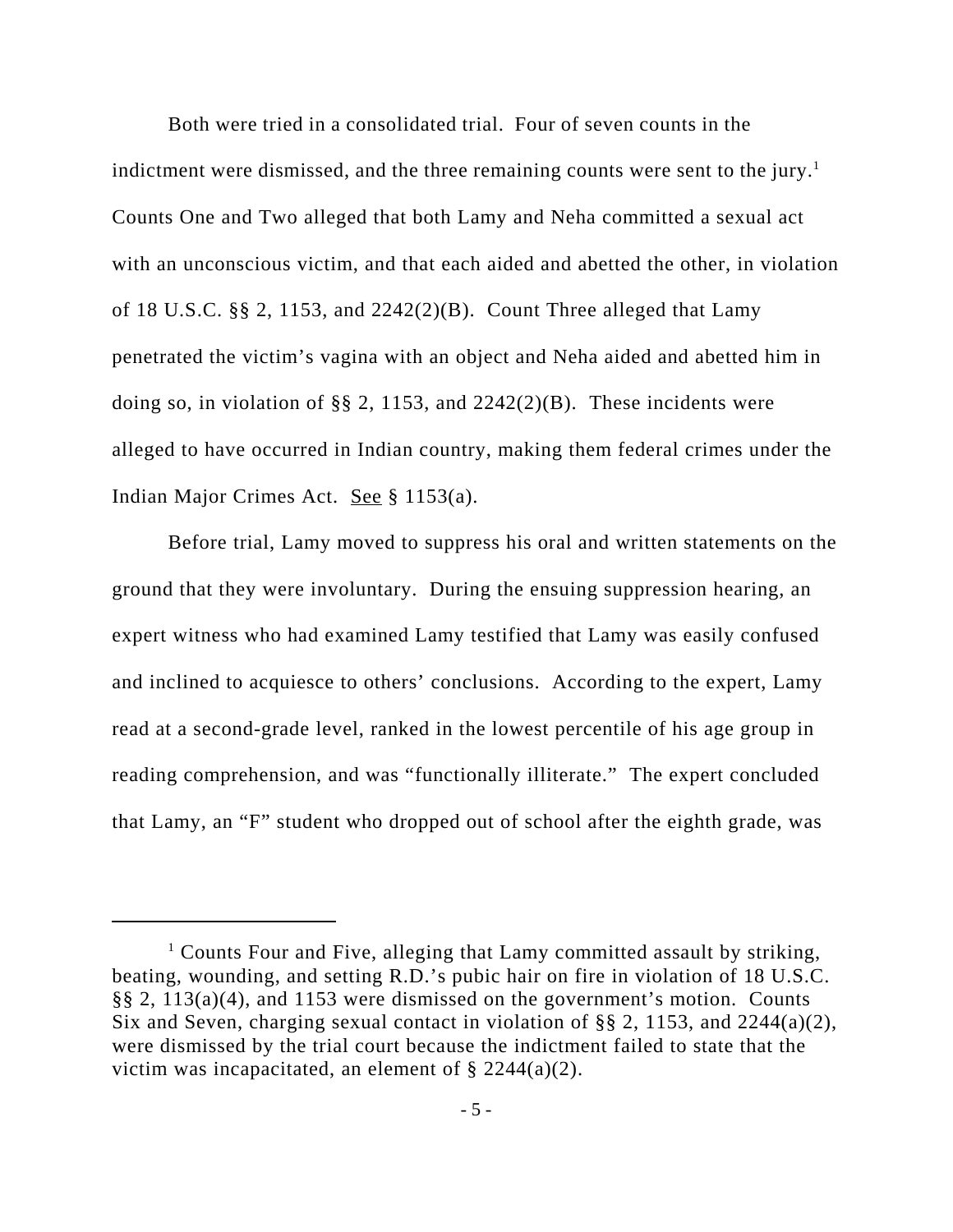not mentally retarded, but that his "ability to integrate information [was] at the retarded level."

At the hearing, Agent McCaskill testified that Lamy appeared to understand him at all times, and that they had no communication problems. McCaskill was unaware that Lamy was a poor student. Lamy's mother testified that she was present in the house during the first interview. She heard no inappropriate noise, such as raised voices. She also confirmed that Lamy did not appear to have been crying after his return from the second interview.

On the testimony recounted above, the district court denied the suppression motion and a later motion for reconsideration. The case proceeded to trial, at which typewritten transcripts of both written statements, as well as testimony about Lamy's oral admissions, were admitted into evidence.

On close of trial, both Lamy and Neha were convicted of the three counts. Lamy sought a new trial under Federal Rule of Criminal Procedure 33 based on the admission of his oral and written statements and on several prejudicial statements volunteered by McCaskill during his trial testimony. Lamy also moved for a judgment of acquittal under Federal Rule of Criminal Procedure 29, alleging that the government failed to prove an element of the crime, namely, that it occurred in Indian country. The court denied both motions. Lamy appeals.

**II**

- 6 -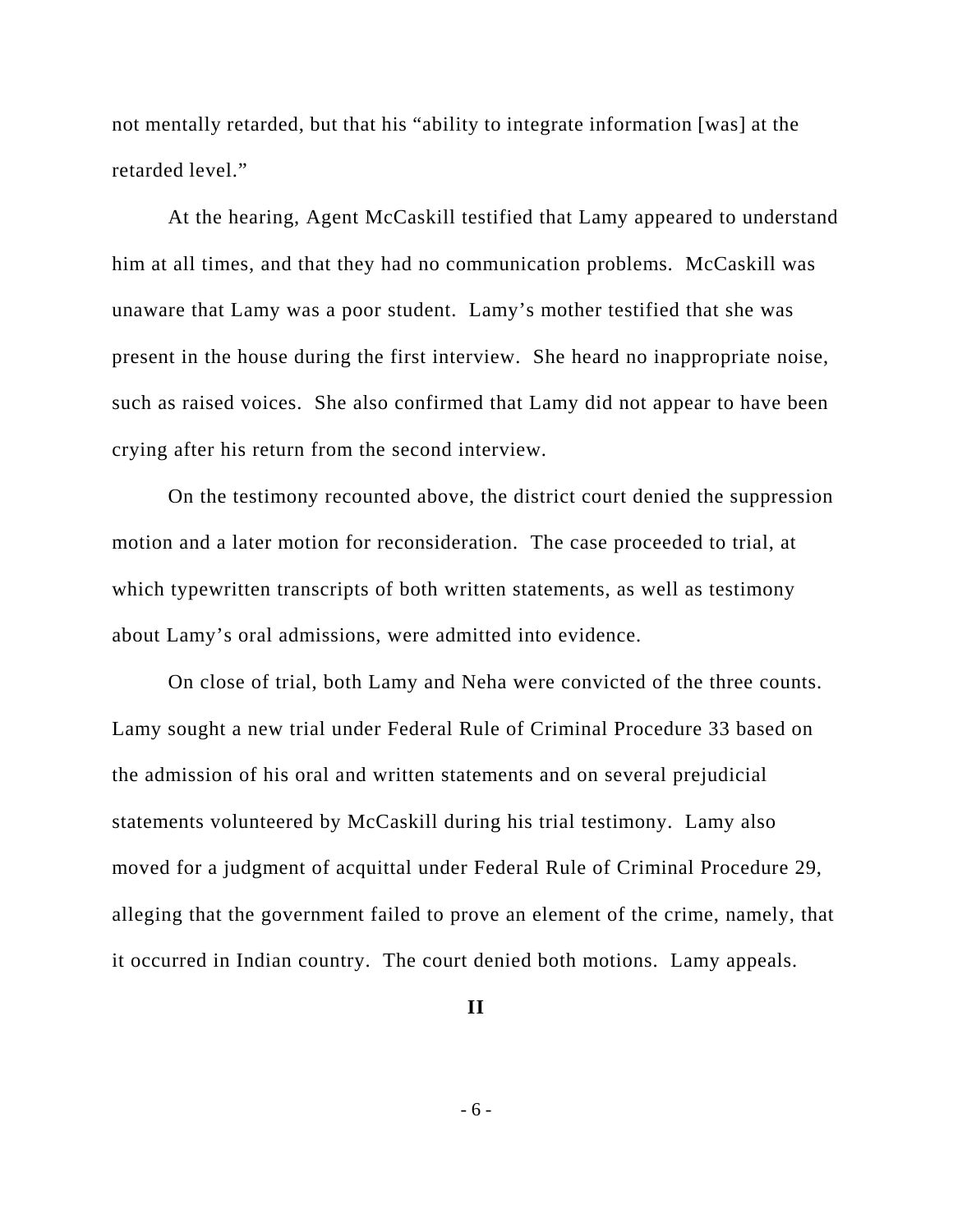Lamy contends that the district court erred in denying the motion to suppress the written and oral statements that he made during the two interviews. He contends that his limited cognitive capabilities prevented him from giving truly voluntary statements, and that the admission of these statements accordingly violated his due process rights. Lamy also argues that he was unable to intelligently waive his legal rights, and thus the agents' questioning violated Miranda v. Arizona, 384 U.S. 436 (1966).

In considering the denial of a suppression motion, we review factual findings for clear error, viewing the evidence in the light most favorable to the government. United States v. Thompson, 354 F.3d 1197, 1199 (10th Cir. 2003). Because Lamy has not provided a transcript of McCaskill's or his mother's testimony at the suppression hearing, we necessarily accept the district court's factual findings and credibility determinations on point. See Fed. R. App. P. 10(b)(2); United States v. Verduzco-Martinez, 186 F.3d 1208, 1215-16 (10th Cir. 1999). Legal determinations, including whether a statement was voluntary and whether a defendant was in custody, are reviewed de novo.<sup>2</sup> United States v.

 $2$  Lamy does not appear to have raised the Miranda argument before the district court. We would normally review the denial of his suppression motion in such circumstances for plain error. United States v. Hernandez-Rodriguez, 352 F.3d 1325, 1328 (10th Cir. 2003). The government, however, concedes in its brief that we should review the denial de novo. Because Lamy's claim fails even under de novo review, we do not decide whether plain error review should apply under these circumstances.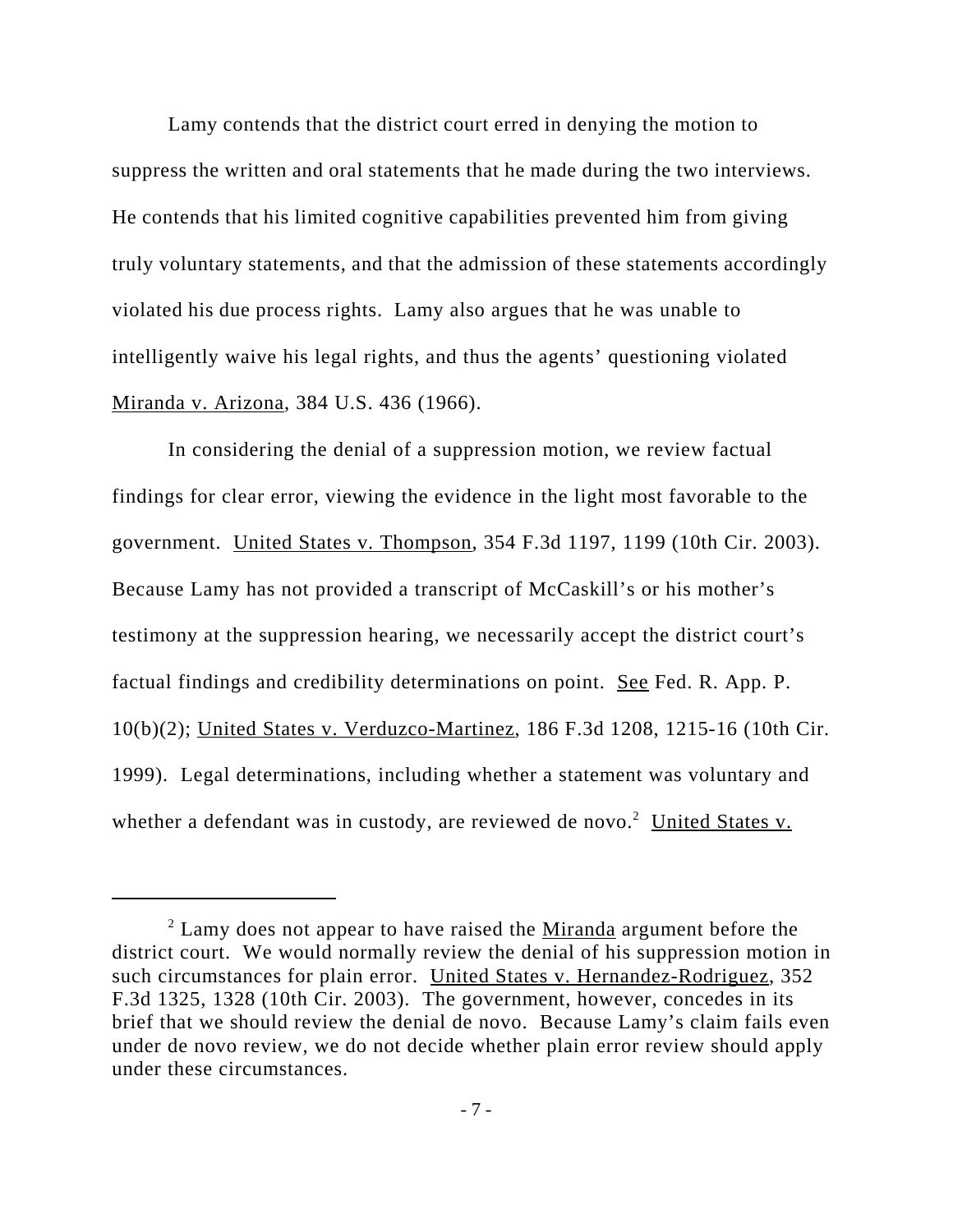Nguyen, 155 F.3d 1219, 1222 (10th Cir. 1998) (voluntariness); United States v. Erving L., 147 F.3d 1240, 1246 (10th Cir. 1998) (custody).

## **A**

We begin by considering Lamy's due process argument. A statement is involuntary in violation of due process if "a defendant's will was overborne by the circumstances surrounding" his confession. Dickerson v. United States, 530 U.S. 433, 434 (2000) (quotation omitted). Though relevant, a defendant's mere subjective lack of understanding or volition does not give rise to a constitutional violation. "[C]oercive police activity is a necessary predicate" to a constitutionally involuntary confession. Colorado v. Connelly, 479 U.S. 157, 167 (1986). Accordingly, our ultimate inquiry is whether the officers took "unfair advantage of [the] defendant's traits or the surrounding circumstances." United States v. Guerro, 983 F.2d 1001, 1004 (10th Cir. 1993). Factors relevant to this determination include:

(1) the age, intelligence, and education of the defendant; (2) the length of detention; (3) the length and nature of the questioning; (4) whether the defendant was advised of his constitutional rights; and (5) whether the defendant was subjected to physical punishment.

United States v. Toles, 297 F.3d 959, 966 (10th Cir. 2002) (citation omitted).

Focusing on the first factor, Lamy directs us to his lack of intelligence and education. Expert testimony at his suppression hearing indicated that he was functionally illiterate, reading at a second-grade level, that he flunked out of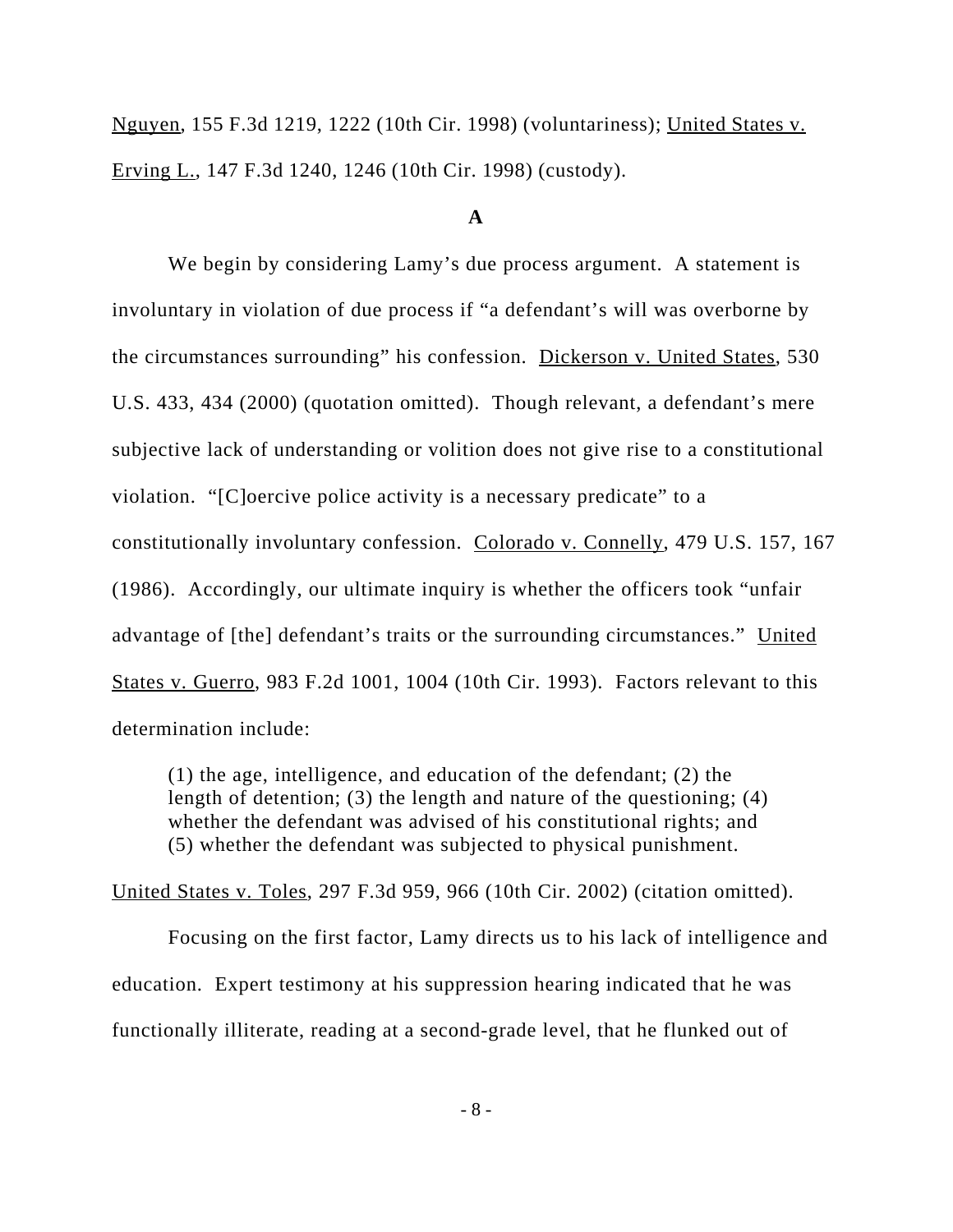school after the eighth grade, and that he was psychologically inclined to acquiesce to authority figures. On the other hand, McCaskill testified that he had no difficulty communicating with Lamy throughout the two interviews and that Lamy appeared to understand what was happening. Moreover, the fact that Lamy had been interviewed by McCaskill previously indicates that Lamy had some experience with, and understanding of, police questioning. See id. In sum, although the record reveals that Lamy's intelligence is below average, it also shows that he was capable of understanding the agents' questions and assessing the risks of answering or declining to answer those questions.

As for the remaining factors, Lamy's first interview with the agents was conducted in the kitchen of his home and lasted less than an hour. His mother was in the house throughout the entirety of the interview and occasionally entered the living area where the interview was taking place. The officers never raised their voices. Lamy alleges no physical punishment, nor any coercive conduct by the agents during this interview. The short length of detention and questioning, nonthreatening nature of questioning, and lack of any physical punishment all indicate that Lamy's statements were not coerced.

Considering the fourth factor, the agents advised Lamy of his constitutional rights immediately before the first interview began. They did not merely hand Lamy a written statement of his rights; McCaskill explained Lamy's rights to him orally before Lamy signed the waiver form. The officers also told Lamy

- 9 -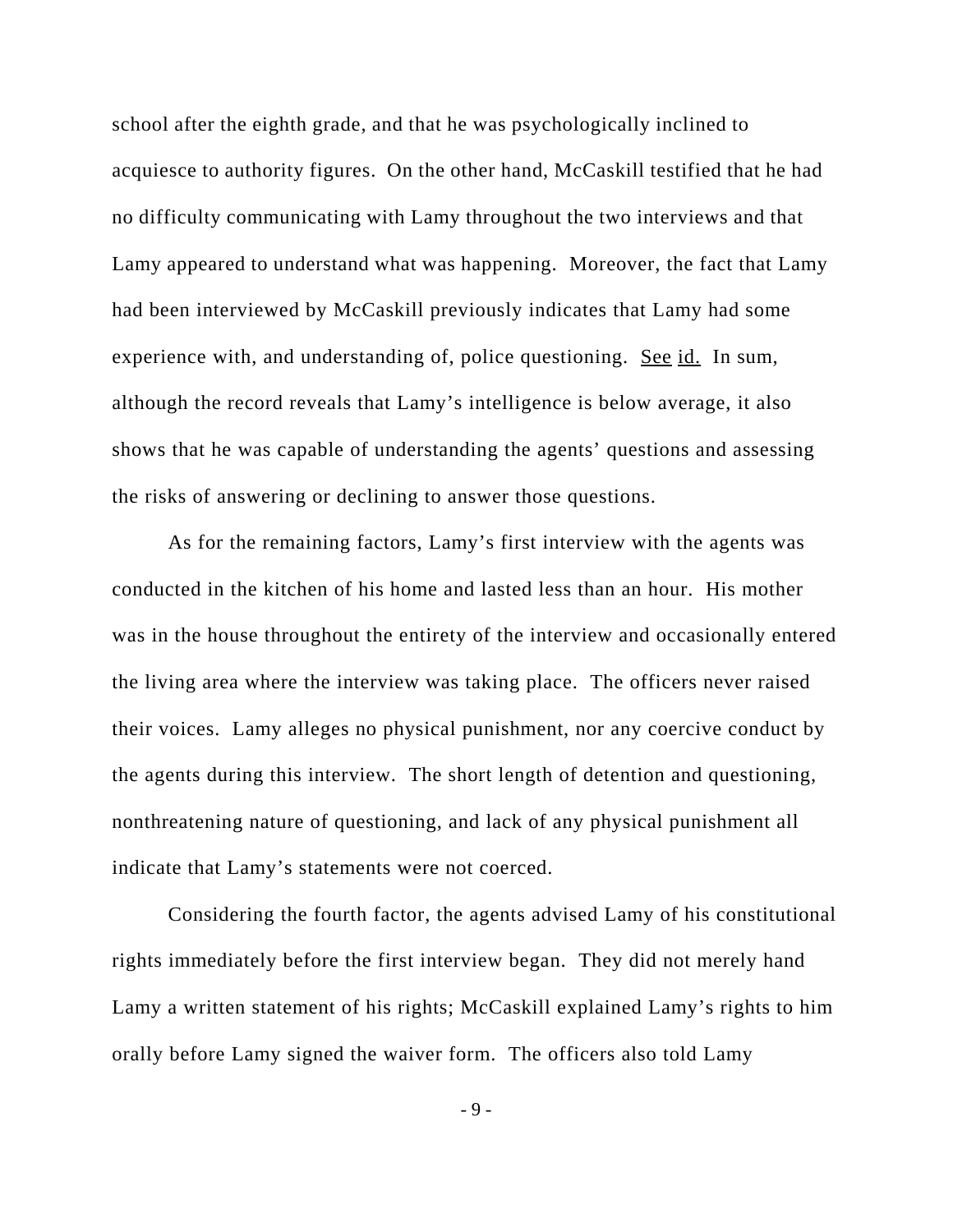explicitly that he was not in custody and that they did not intend to arrest him. We perceive no aspect of this interview which indicates that the agents "took unfair advantage" of Lamy's traits or coerced his statements. Guerro, 983 F.2d at 1004. We conclude that the district court correctly rejected Lamy's due process argument regarding the first interview.

Similarly, the facts surrounding the second interview show no indication that the agents overwhelmed Lamy's will. Lamy points to one feature of the questioning which he considers coercive: He was questioned in the officers' vehicle.<sup>3</sup> However, Lamy was not taken to the vehicle by force; he agreed to accompany the agents and answer additional questions. Lamy's mother noticed no untoward behavior on his part upon his return. Although the agents did not read Lamy his rights a second time before the brief afternoon interview, he had been adequately advised several hours earlier, and McCaskill informed Lamy before the afternoon interview that "the things that we told him before were the same."

Considering the totality of the circumstances, we agree with the district court that Lamy's written and oral statements in this interview were not

<sup>&</sup>lt;sup>3</sup> Lamy also stresses that the interview was not recorded. Although the failure to record might be probative of the credibility of McCaskill's description of the events, we must of course defer to the district court's determination that McCaskill's testimony was credible. Erving L., 147 F.3d at 1246.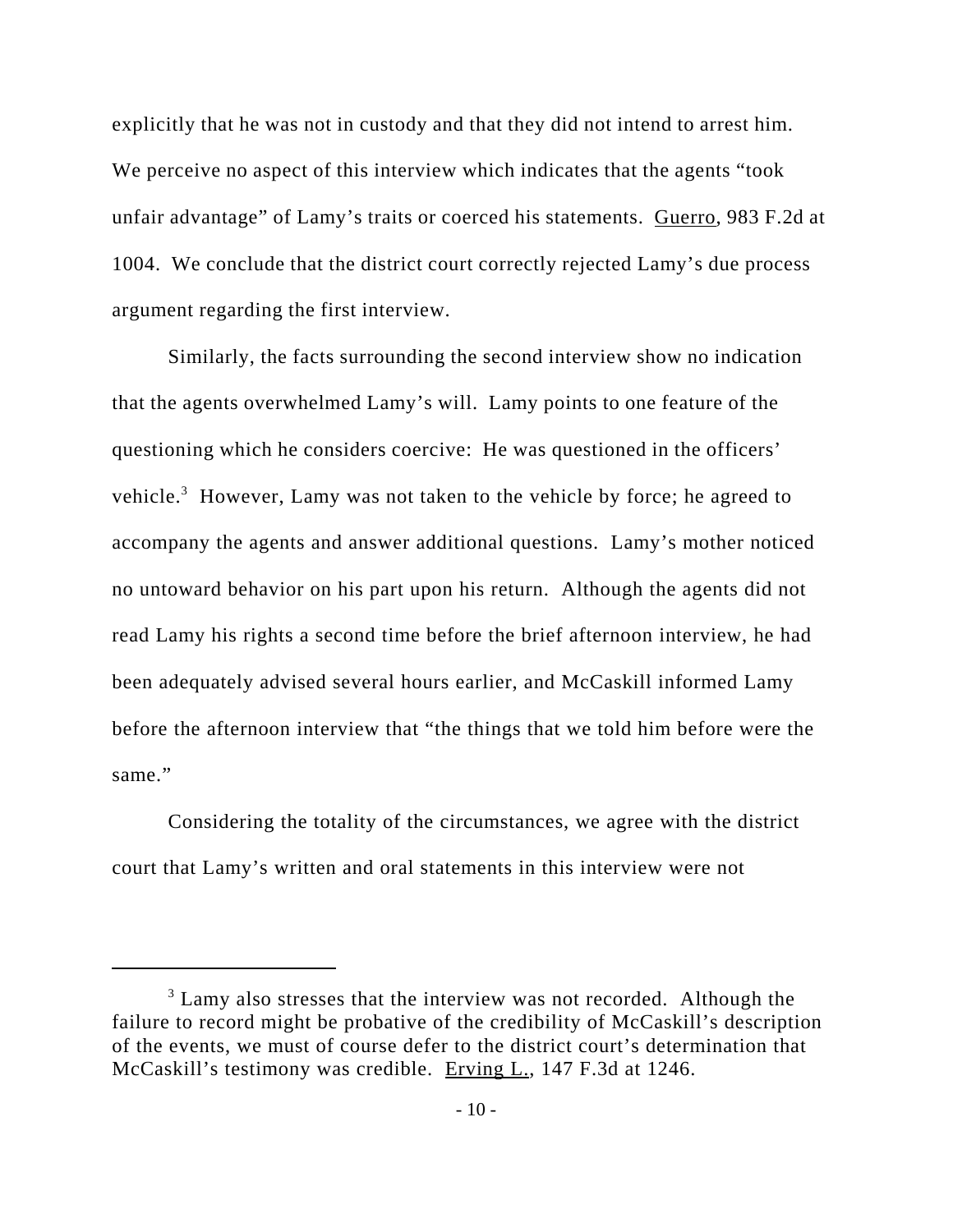improperly adduced. Accordingly, denial of Lamy's suppression motion on due process grounds stands.

#### **B**

In the alternative, Lamy argues that the agents' questioning violated Miranda v. Arizona, because he was incapable of waiving his Fifth Amendment rights due to his low intelligence. Miranda's protections, however, apply only when an individual is subjected to "custodial interrogation." United States v. Hudson, 210 F.3d 1184, 1190 (10th Cir. 2000). Given our conclusion that Lamy was not in custody, the premise of the argument fails.

Our decision that Lamy was not in custody for Miranda purposes flows from our seminal inquiry: "whether a reasonable person in [Lamy's] position would have understood [his] freedom of action to have been restricted to a degree consistent with formal arrest." United States v. Revels, 510 F.3d 1269, 1275 (10th Cir. 2007). The standard is an objective one; unlike the due process inquiry, particular characteristics of the defendant are relevant only "to the extent that they may have been known to the officer and influenced his conduct."4 United States v. Little, 18 F.3d 1499, 1505 (10th Cir. 1994) (en banc) (quotation omitted). In conducting this fact-intensive inquiry, relevant factors include:

<sup>&</sup>lt;sup>4</sup> In this regard, we note that McCaskill may have had some understanding of Lamy's general intelligence and abilities due to his prior interviews with Lamy. He specifically testified that he was unaware, however, of Lamy's poor school performance. As we conclude above, we see no evidence that McCaskill took advantage of any knowledge he had regarding Lamy's traits.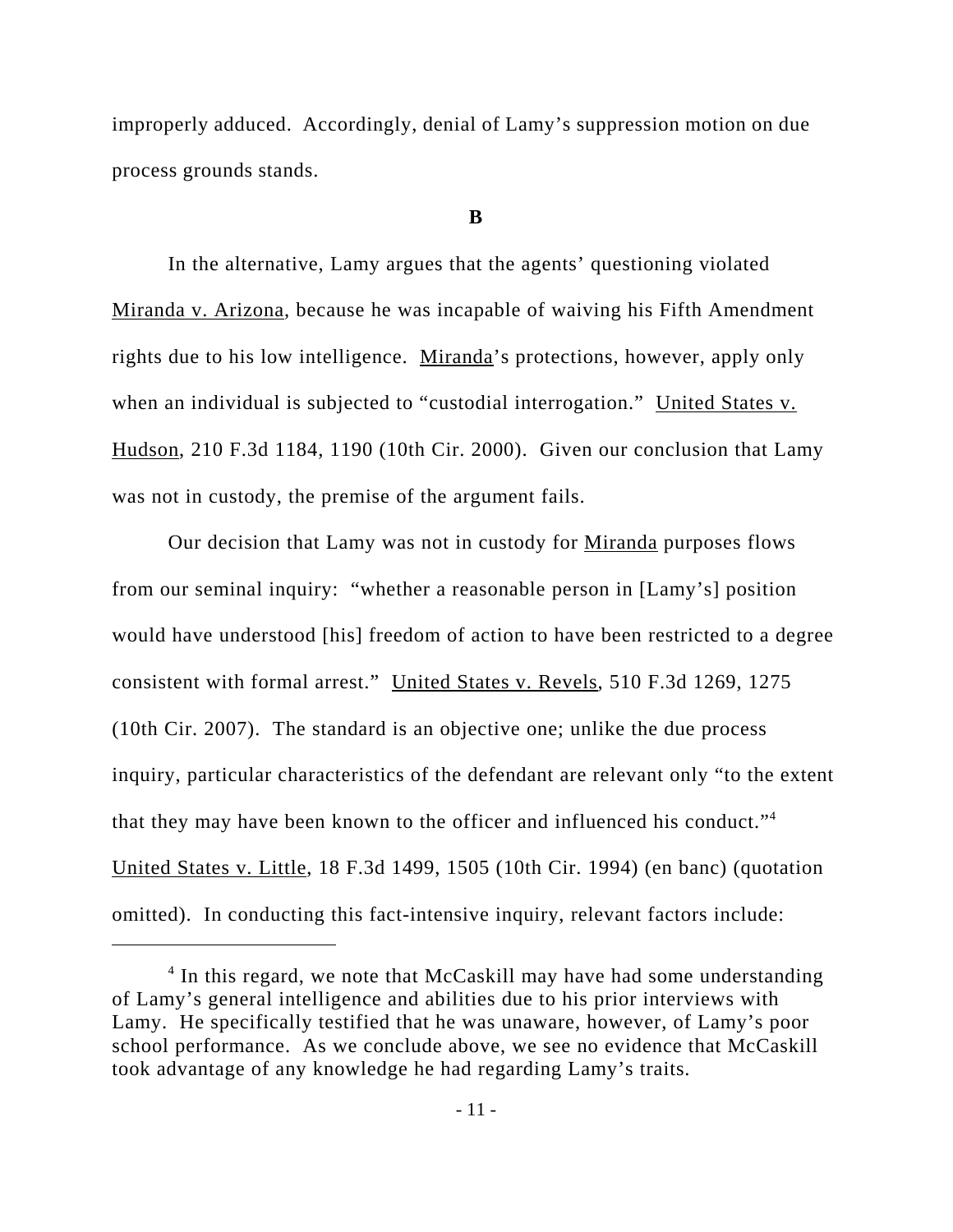"(1) whether the circumstances demonstrated a police-dominated atmosphere; (2) whether the nature and length of the officers' questioning was accusatory or coercive; and (3) whether the police made [Lamy] aware that [he] was free to refrain from answering questions, or to otherwise end the interview." Revels, 510 F.3d at 1275.

Lamy's initial interview was conducted by two officers in a common area of his home, during which his mother came and went from the room. Under our precedents, this does not constitute a police-dominated atmosphere. See Erving L., 147 F.3d at 1247 (holding that an adolescent suspect interviewed by plainclothes officers in his living room with his parents present was not in custody); cf. Revels, 510 F.3d at 1275 (holding that questioning in a defendant's home was custodial when seven officers entered forcibly, handcuffed the occupants, and questioned the defendant in a rear bedroom). As for the "nature or length" of questioning, the interview lasted for about an hour and, as noted, there was no indication that the questioning was unusually confrontational. The agents informed Lamy that he did not have to answer questions and that he could terminate the interview at any time. In these circumstances, a reasonable person in Lamy's position would hardly have felt the requisite level of constraint.

The second interview took place in the agents' car, which was parked outside Lamy's house, and Lamy sat in the front passenger seat of the vehicle. Although the vehicle belonged to the agents, location alone does not compel the

- 12 -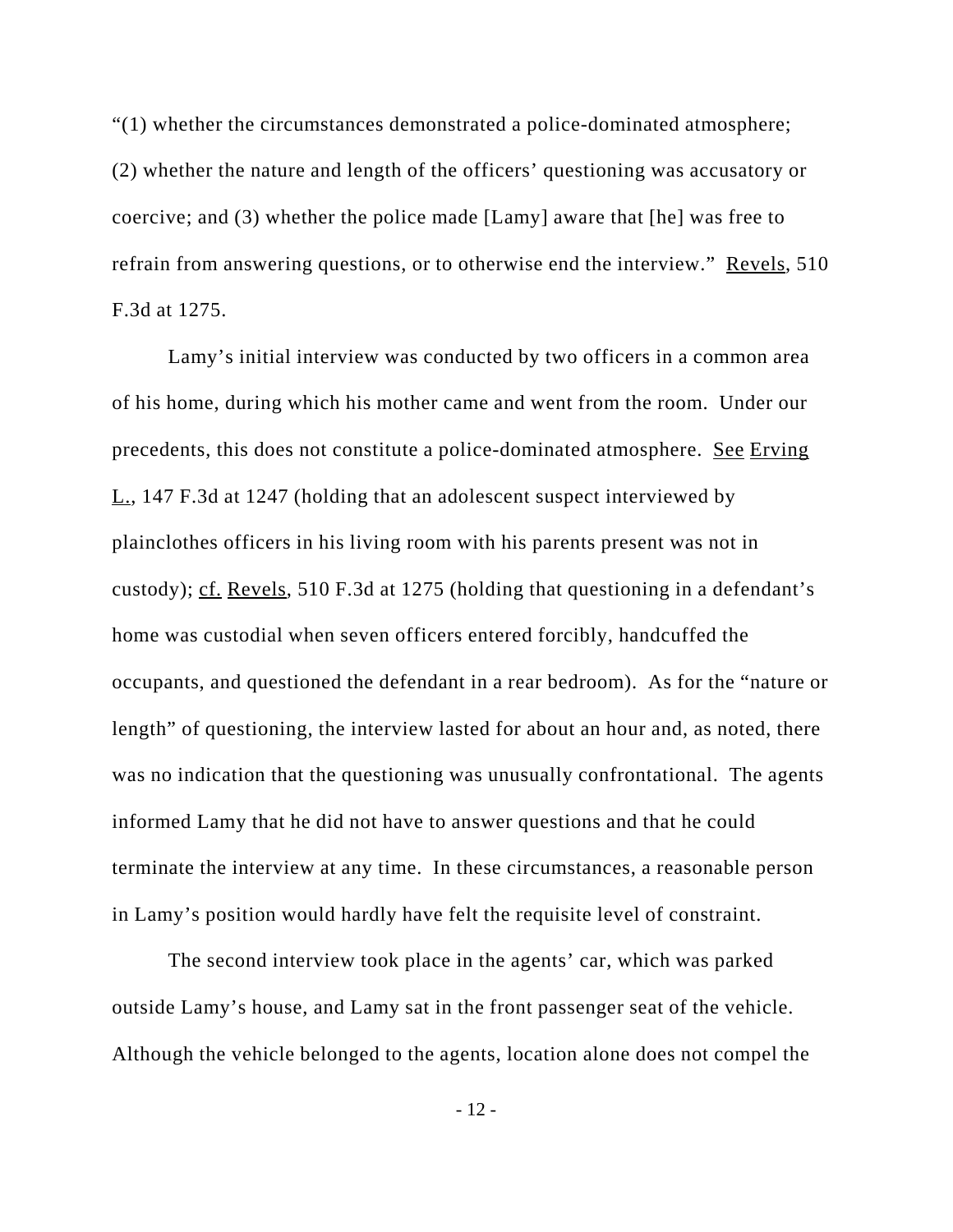conclusion that a defendant is in custody, so long as his freedom was not curtailed to a degree similar to arrest. See, e.g., California v. Beheler, 463 U.S. 1121, 1125 (1983) ("Miranda warnings are not required simply because the questioning takes place in the station house . . . ." (quotation omitted)); United States v. Boucher, 909 F.2d 1170, 1174 (8th Cir. 1990) ("Miranda warnings are not imposed because the questioning is conducted in a certain place, i.e., a patrol car  $\dots$ ."). In this case, Lamy was asked, not ordered, to accompany the agents to the vehicle. He did so of his own volition. This voluntary decision to accompany police argues against police domination. Cf. Beheler, 463 U.S. at 1122, 1123 (holding that a stationhouse interrogation was noncustodial where the suspect "voluntarily agreed to accompany police to the stationhouse, although the police specifically told [him] that he was not under arrest"). Moreover, the record does not suggest that Lamy was ever handcuffed, and his position in the passenger seat of the vehicle suggests a lack of arrest. See United States v. Plumman, 409 F.3d 919, 924 (8th Cir. 2005) (holding that a suspect was not in custody during questioning in an FBI agent's vehicle where he was seated in the front seat and informed that he would not be arrested); United States v. Scheets, 188 F.3d 829, 842 (7th Cir. 1999) (holding that a suspect was not in custody while he sat in the front seat of a police car). Cf. United States v. Henley, 984 F.2d 1040, 1042 (9th Cir. 1993) ("It is fair to say that someone who is being questioned by an FBI agent while sitting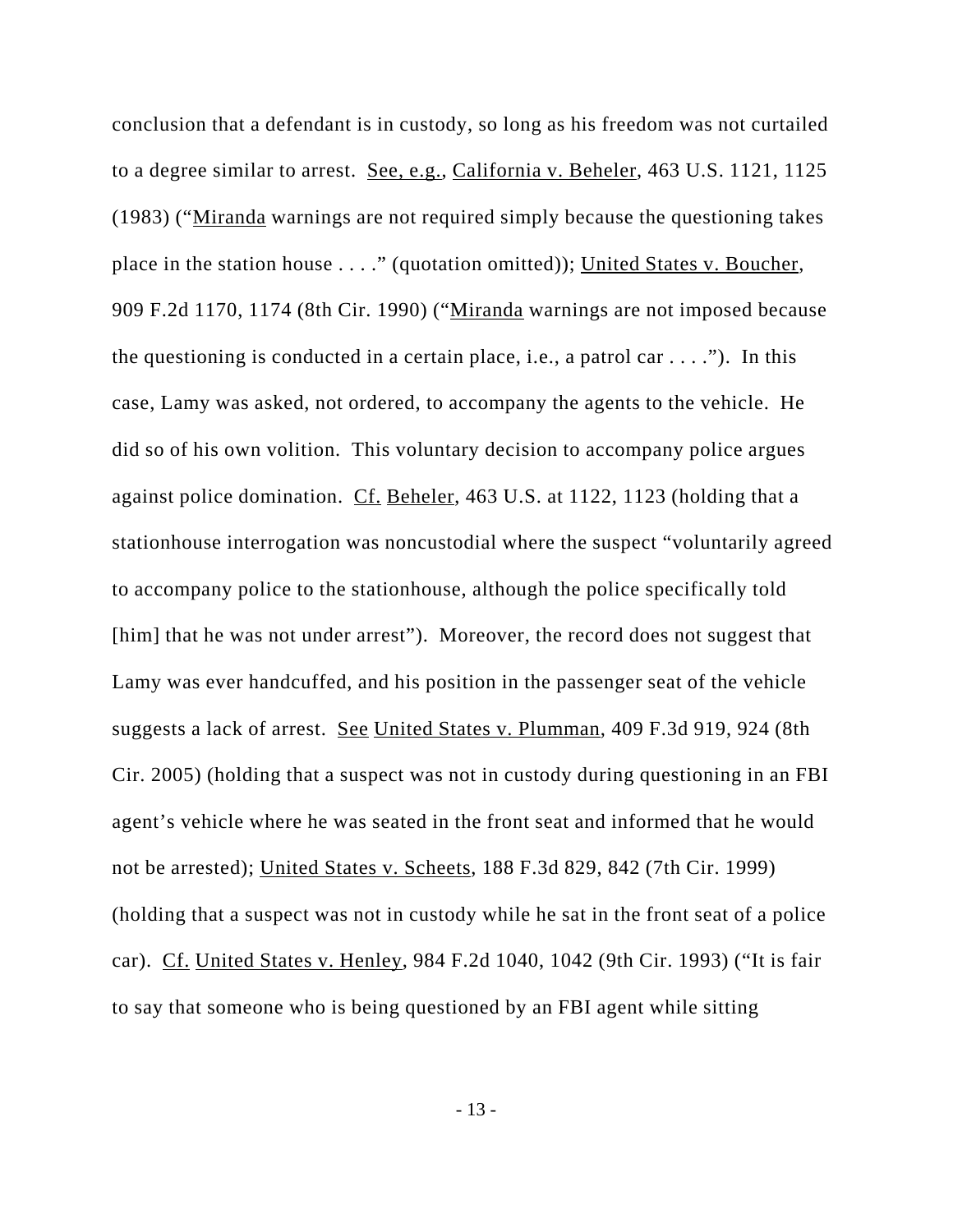handcuffed in the back of a police car is, indeed, not free to leave." (emphasis added)).

The second and third factors identified above also indicate that the afternoon questioning was noncustodial. Nothing in the record indicates that the agents threatened or aggressively questioned Lamy during the quarter-hour interview. At the beginning of the interview, the agents reiterated to Lamy that he would not be arrested that day regardless of how he answered their questions, and told him that the warnings he had been given that morning remained in effect. Thus, Lamy remained aware that he was free to leave or refuse to answer questions. Based on the totality of the circumstances, we conclude that Lamy's freedom of action was not curtailed to a degree similar to formal arrest, and thus Lamy was not in custody during the second interview.

Because Lamy was not subjected to custodial interrogation, the agents did not improperly question him, regardless of whether he had waived his Miranda rights. We conclude that the district court was correct to deny suppression on this ground as well.

#### **III**

Our next considerations of error are McCaskill's comments during trial. Lamy contends that these remarks were so prejudicial as to violate his Sixth Amendment right to a fair trial, and that the district court should have ordered a new trial. Lamy objects to three statements. The first occurred during direct

- 14 -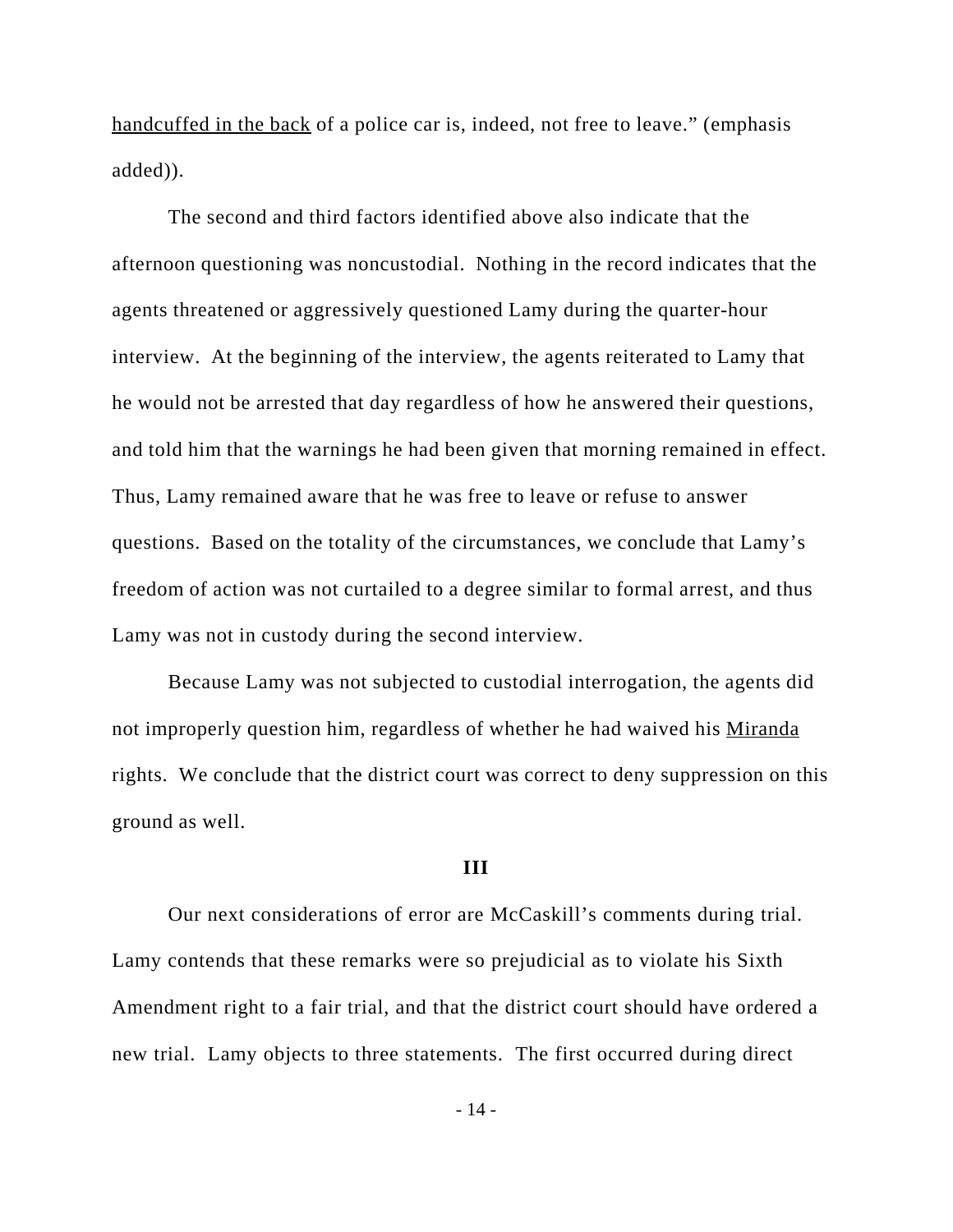examination when the prosecutor asked McCaskill how he became involved in the Lamy investigation. McCaskill responded:

I was not the primary agent in the case . . . . I had met with [Lamy] on prior occasions, and my partner, Steve Chambers, knew about that contact, and we both thought it would be a good idea for me to go down and do some of the interviews with him, given that I knew [Lamy] from previous occasions.

Lamy's counsel did not object to this testimony when it was made, although it was referenced in counsel's objection to McCaskill's second contested statement.

McCaskill was asked to authenticate a copy of a written statement produced by Neha during his interview with the agents. The statement contained several redactions. McCaskill commented that "[t]here were a few words that do not appear in this particular version of it because of legal things that have gone on in—in this case." At that point, Lamy objected and moved for a mistrial on the ground that this statement, combined with McCaskill's previous statement about prior contact with Lamy, incurably prejudiced him. The court gave a curative instruction,<sup>5</sup> allowed the prosecutor to lead McCaskill through the remainder of

 $5$  The court instructed the jury as follows:

There has been evidence that Donovan Neha gave one or more statements to the investigating authorities in this case. You may consider any such statement of defendant Donovan Neha only in deciding the charges against him, and not in deciding the charges against his codefendant Dion Lamy. . . . You may not consider any such statement in any way when you are deciding if the Government has proven its case against the codefendant Dion Lamy.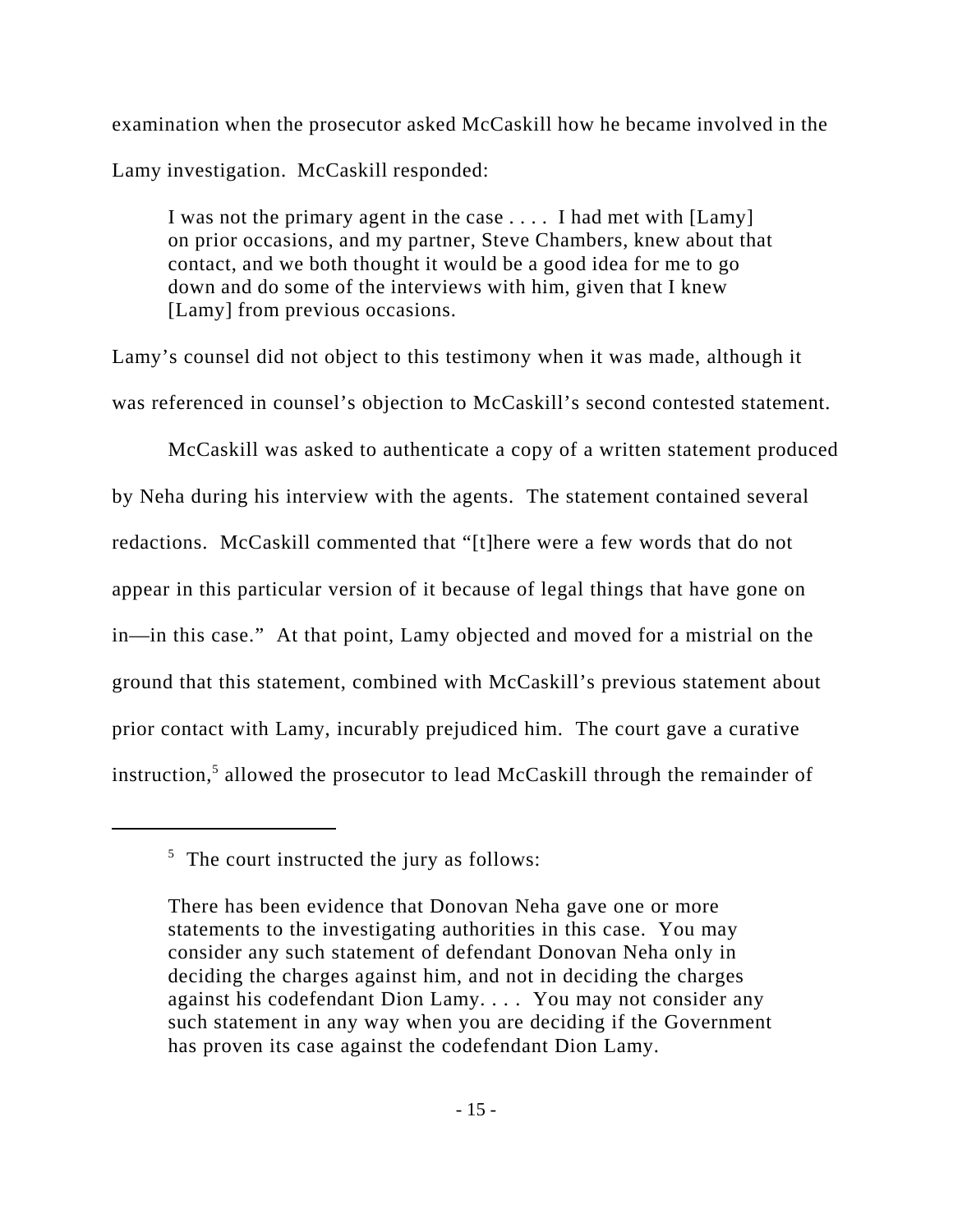his testimony to avoid any further prejudicial statements, and denied admission of Neha's written statement into evidence.

The third contested statement arose when, in describing the agents' first interview with Lamy, McCaskill stated that Lamy's mother "knew why we were talking to him. She understood." Lamy's counsel immediately objected that Lamy's mother's knowledge was outside McCaskill's personal knowledge. See Fed. R. Evid. 602. The court instructed the jury to "disregard that at this present time, about what the mother knew." Lamy argues that the combined prejudice from McCaskill's three statements was so severe that he was denied a fair trial, and that the district court's denial of a new trial constituted an abuse of its discretion.

#### **1**

With regard to McCaskill's first statement, Lamy argues that it prejudiced him by implying that he has a criminal past, evidence of which is generally inadmissible under Federal Rule of Evidence 404(b). Because a "timely objection, accompanied by a statement of the specific ground of the objection, must be made when evidence is offered at trial to preserve the question for appeal," and none was made, we review this claim only for plain error. United States v. Norman T., 129 F.3d 1099, 1106 (10th Cir. 1997); see also Fed. R. Evid.  $103(a)(1)$ ; Fed. R. Crim. P. 51(b). Plain error is "(1) error, (2) that is plain, (3) which affects substantial rights, and (4) which seriously affects the fairness,

- 16 -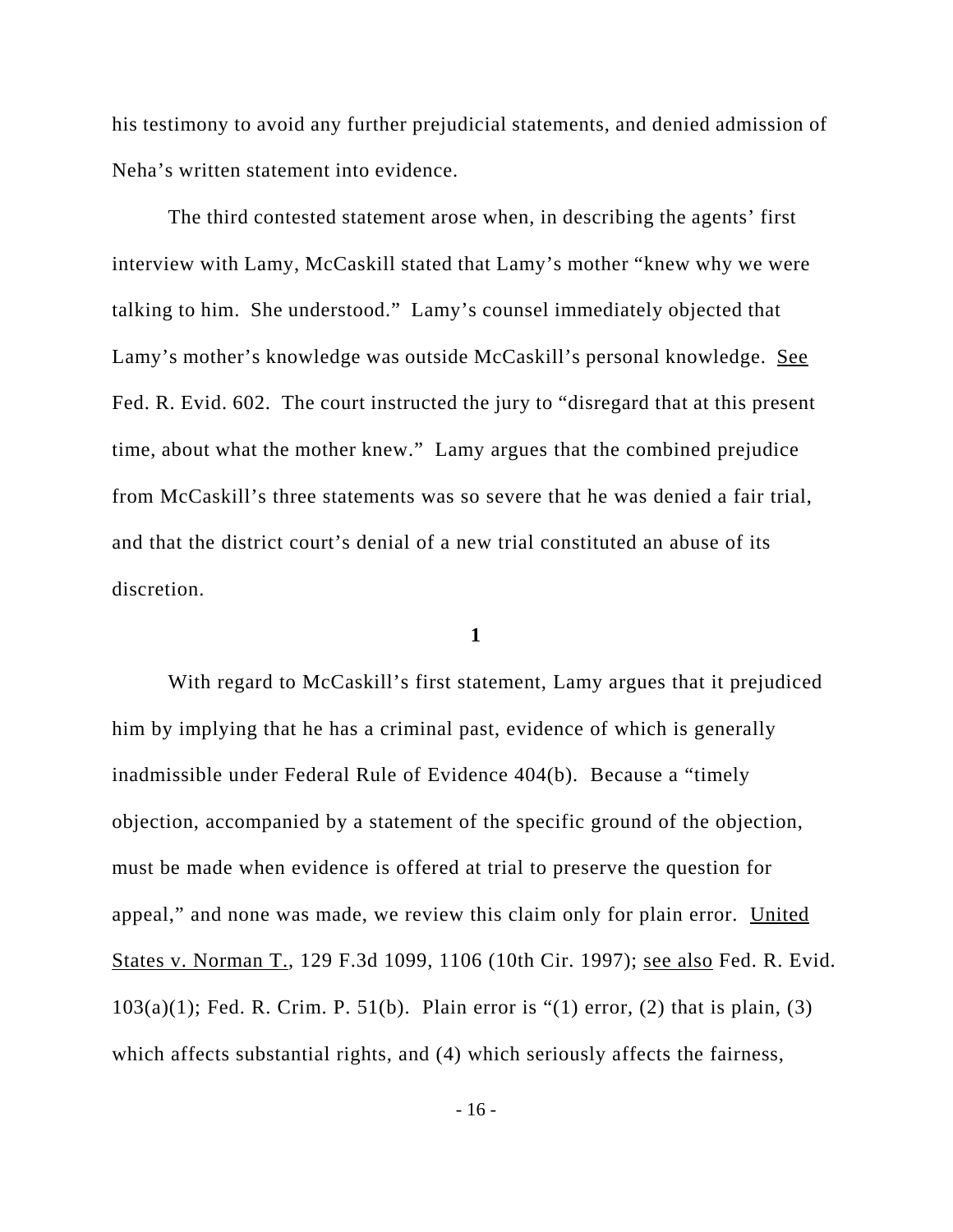integrity, or public reputation of judicial proceedings." United States v. Romero, 491 F.3d 1173, 1178 (10th Cir. 2007). "For an error to have affected substantial rights, the error must have been prejudicial: It must have affected the outcome of the district court proceedings."  $\underline{Id}$  at 1179 (quotation omitted).

Lamy's argument fails on the third prong of this analysis, because in light of the overlapping and detailed evidence supporting Lamy's conviction on each count, McCaskill's vague suggestion that Lamy had prior contact with the FBI was only marginally prejudicial. Both Cheama and Tsethlakai testified that they saw Lamy beat the victim while Neha engaged in sexual intercourse with her. Tsethlakai testified that he saw Lamy have sexual intercourse with the victim the following morning, and Cheama testified that Lamy penetrated the victim with an object. Lamy admitted to each of these allegations in his interviews with the agents and his statements were admitted at trial. Given the weight of this evidence, Lamy fails to show that the alleged error affected his substantial rights. See, e.g., United States v. Avalos, 500 F.3d 972, 975-76 (10th Cir. 2007) (holding that even if the district court erred in admitting a defendant's statement that he sold drugs in the past, "such error was harmless given the weight of the Government's case").

**2**

Because Lamy timely objected to each of McCaskill's later statements, we review the district court's denial of Lamy's motion for a new trial for an abuse of

- 17 -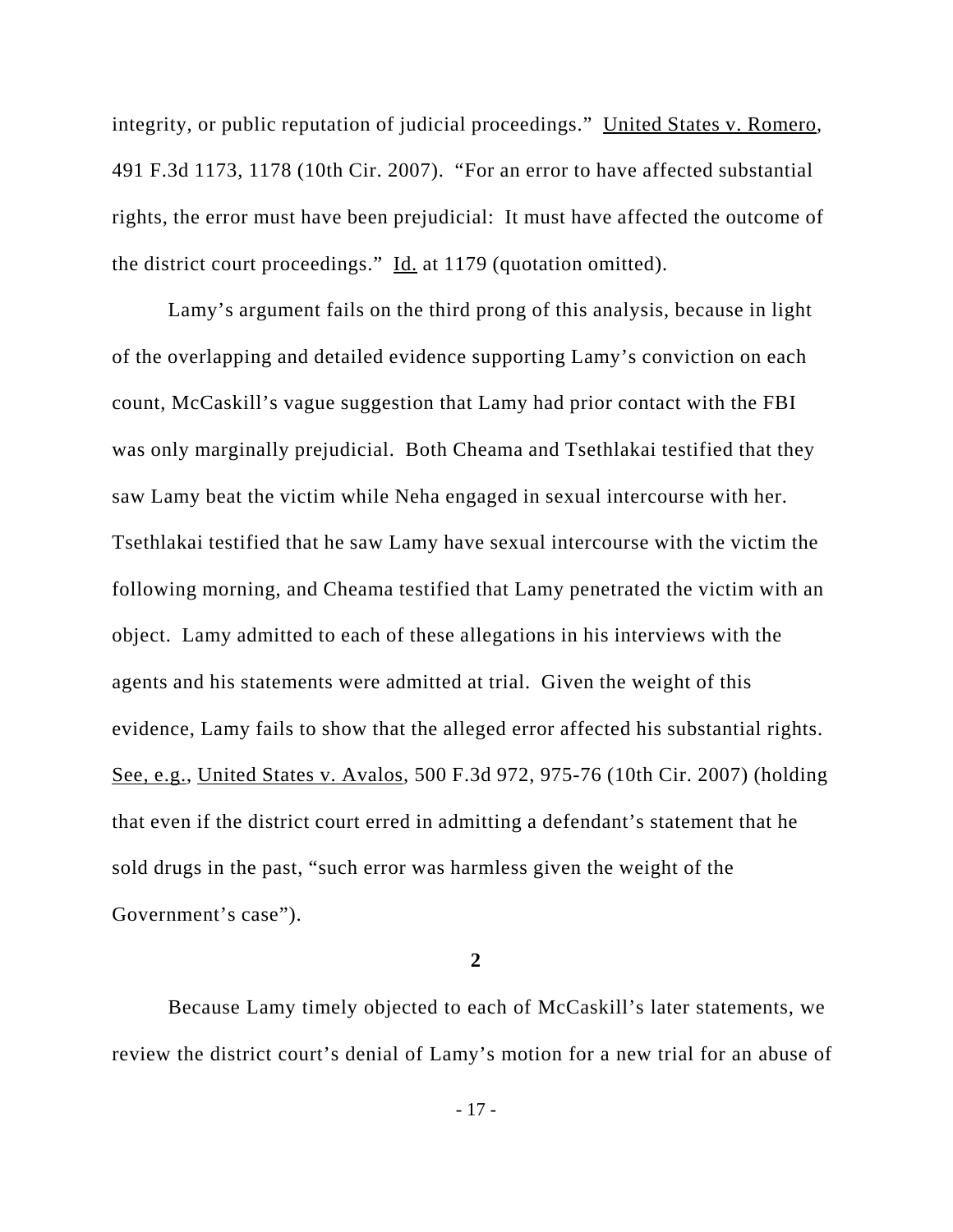discretion. United States v. Gwathney, 465 F.3d 1133, 1144 (10th Cir. 2006). Denial of a new trial "is an abuse of discretion only if it is arbitrary, capricious, whimsical, or manifestly unreasonable." Id. (quotation omitted). District courts view motions for new trials with disfavor, United States v. Quintanilla, 193 F.3d 1139, 1146 (10th Cir. 1999), granting a new trial only if compelled by "the interest of justice," Fed. R. Crim. P. 33. In determining whether a new trial is required after a witness offers improper information, we consider "(1) whether the prosecutor acted in bad faith, (2) whether the district court limited the effect of the improper statement through its instructions to the jury, and (3) whether the improper remark was inconsequential in light of the other evidence of the defendant's guilt." United States v. Meridyth, 364 F.3d 1181, 1183 (10th Cir. 2004).

Under the first factor, Lamy admits that the prosecutor did not act in bad faith, as "the record indicates that the remarks were volunteered" by McCaskill, rather than deliberately elicited by the government. As for the second factor, the district court gave curative instructions addressing each of these statements in response to Lamy's objections. "We presume that jurors will follow clear instructions to disregard evidence 'unless there is an overwhelming probability that the jury will be unable to follow the court's instructions, and a strong likelihood that the effect of the evidence would be devastating to the defendant.'" United States v. Caballero, 277 F.3d 1235, 1243 (10th Cir. 2002) (quoting Greer

- 18 -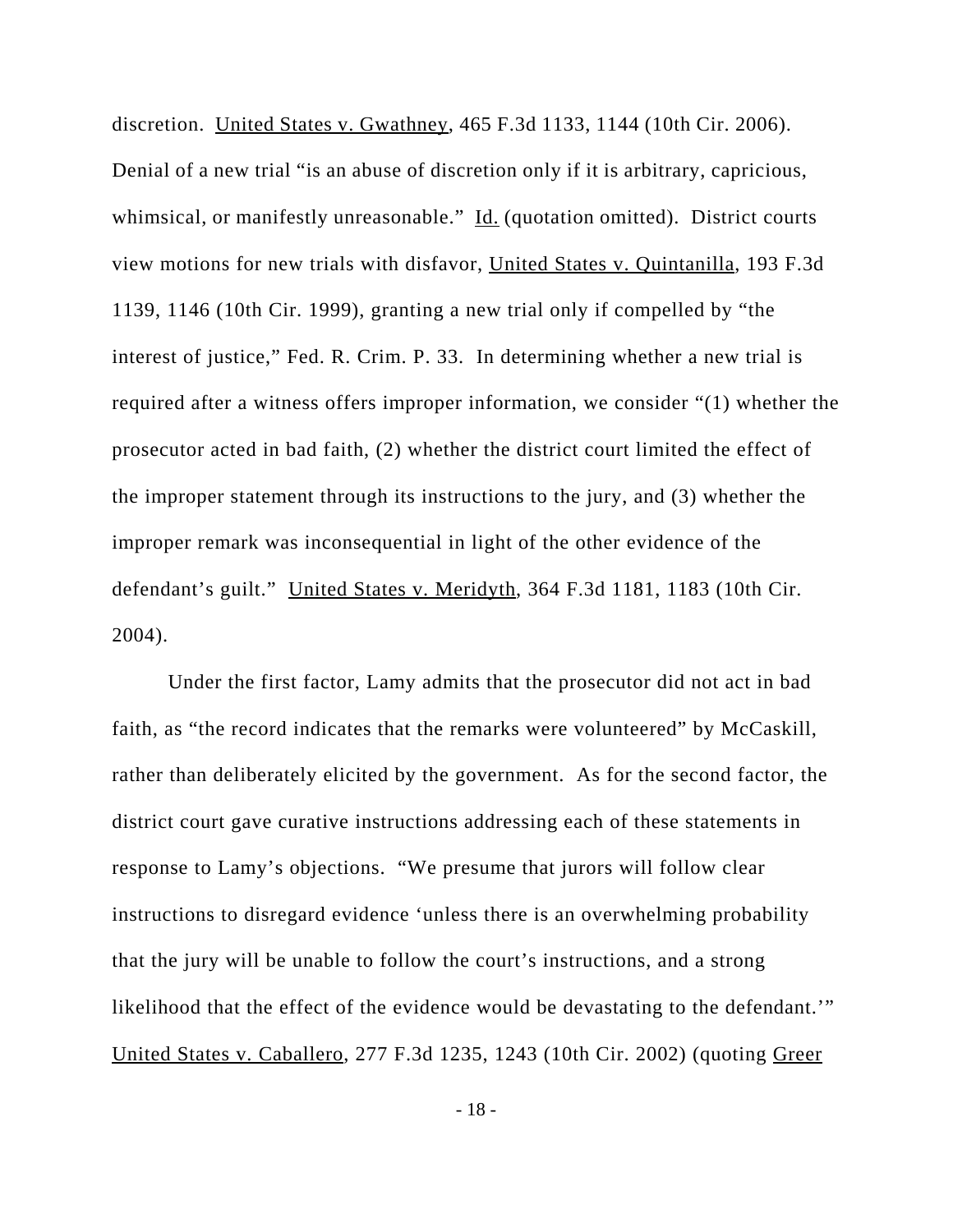v. Miller, 483 U.S. 756, 766 n.8 (1987)). On these standards we can discern no reason why a jury might have found it unusually difficult to disregard McCaskill's volunteered comments.

This leaves the third factor. Lamy argues that McCaskill's comment regarding redactions in Neha's statement prejudiced him because it gave the jury "the impression the trial court had tied the hands of noble law enforcement officers" by keeping incriminating evidence from the jury's consideration, and that the statement about his mother prejudiced him by suggesting that he spoke with the agents voluntarily. At oral argument, Lamy's counsel also suggested that although Neha's statement did not in fact mention Lamy, the jury might have inferred that it was Lamy's name which was redacted from the statement.<sup>6</sup> Any improper effect McCaskill's intimations may have had on the jury, however, pales in comparison to the total weight of the government's evidence on each count, as described above. We conclude that the Meridyth factors are not met.

**3**

Lamy urges that the district court's decision to allow leading questions as a mechanism to avoid future improper comments by McCaskill prejudiced him by

<sup>&</sup>lt;sup>6</sup> Much of the government's brief addresses an argument, raised in Lamy's motions for mistrial and new trial, that Gray v. Maryland, 523 U.S. 185 (1998), requires a new trial. See id. at 192 (holding that the Sixth Amendment requires that a codefendant confession admitted into evidence at a joint trial must be redacted so as to leave no hint that the confession originally referenced the defendant). Because Lamy himself has not raised this argument on appeal, we do not address it.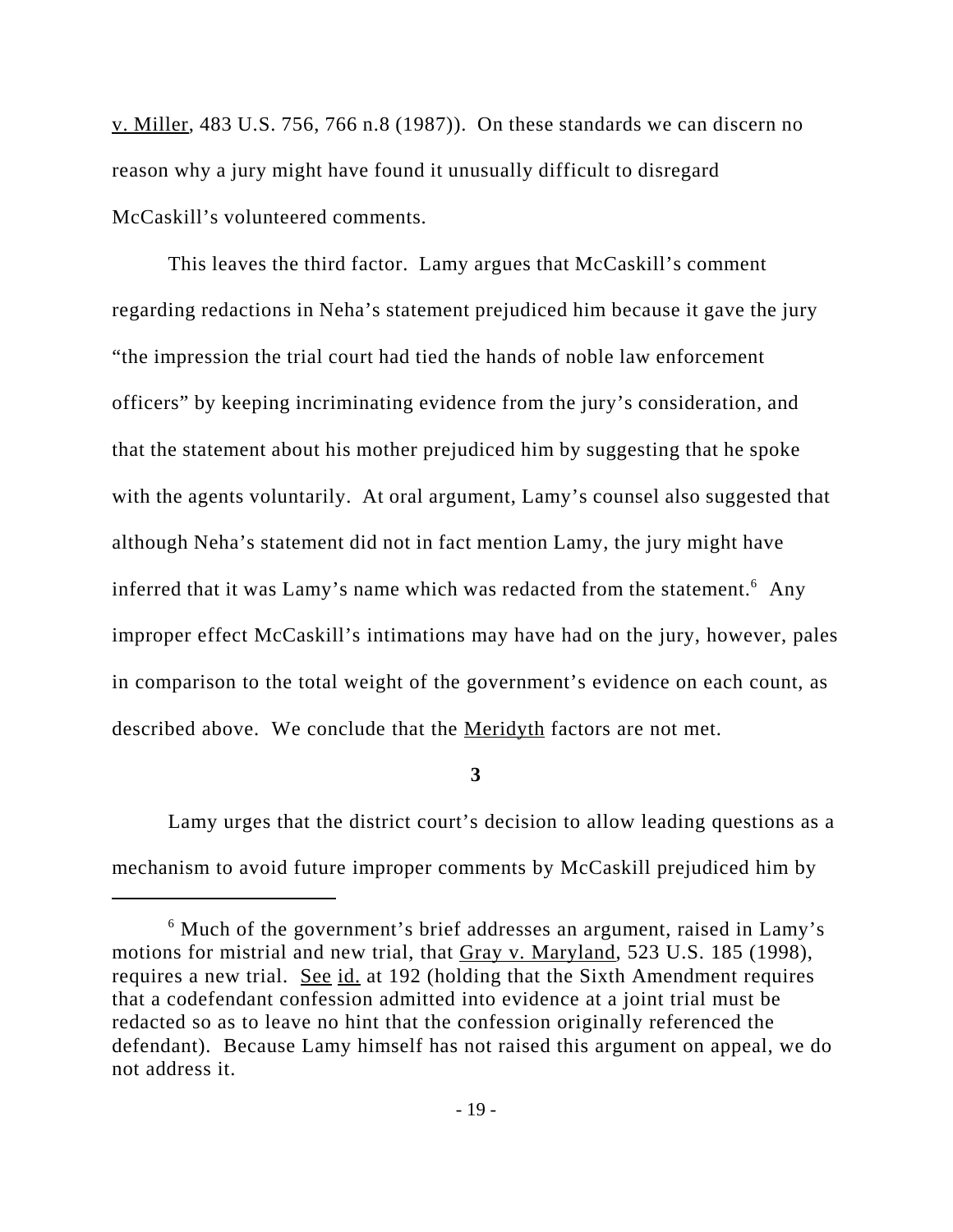allowing the prosecutor to shape McCaskill's testimony.<sup>7</sup> Lamy does not identify any examples of prejudicial leading, however. Our review of the record fails to disclose any such incidents, let alone cumulative prejudice.

While we do not condone these remarks, it is clear that the district court did not abuse its discretion in denying Lamy's motion for a new trial. We affirm that denial.

#### **IV**

We now consider Lamy's contention that the United States did not prove beyond a reasonable doubt that his crimes occurred in Indian country, as required by 18 U.S.C. § 1153(a). We review challenges to the sufficiency of the evidence de novo, viewing all evidence in the light most favorable to the government. United States v. Schaefer, 501 F.3d 1197, 1199 (10th Cir. 2007). We "affirm[] the district court unless no reasonable jury, when presented with the evidence introduced at trial together with the reasonable inferences therefrom, could find the defendant guilty beyond a reasonable doubt."  $\underline{Id}$  at 1200 (quotation omitted).

Lamy does not contest the government's proof that the Shebola house was located within the borders of the Zuni reservation at the time of trial in November

 $7$  Under the Federal Rules of Evidence, district judges have discretion to allow leading questions. See Fed. R. Evid.  $611(c)$  ("Leading questions should not be used on the direct examination of a witness except as may be necessary to develop the witness' testimony."); United States v. Olivo, 69 F.3d 1057, 1065 (10th Cir. 1995). Lamy does not argue that the district court abused its discretion under Rule 611(c), but only that the results of the decision added to the cumulative prejudice against him.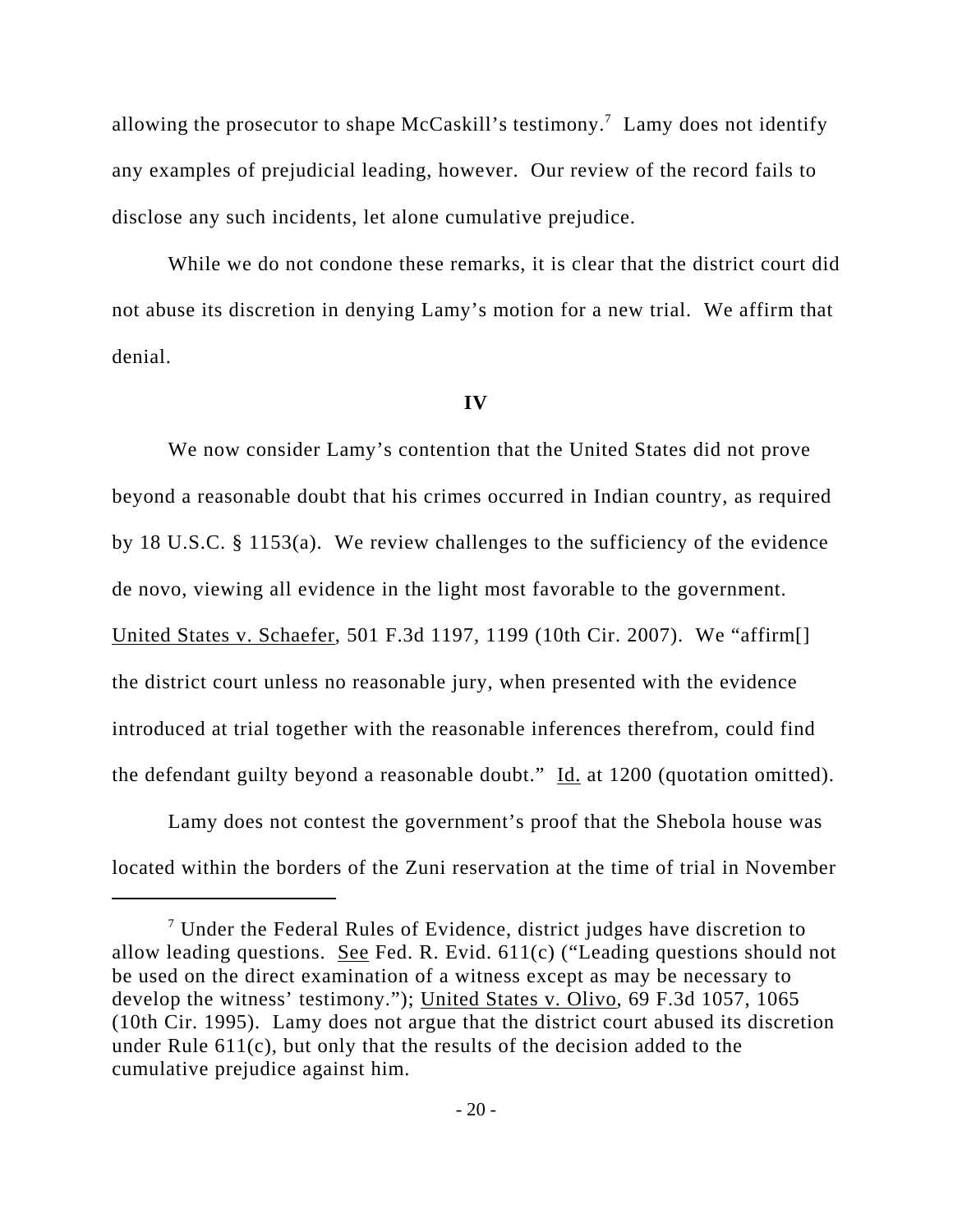2005. He urges, however, that the government failed to prove that the house was so located on June 15 and 16, 2002, when Lamy's crimes allegedly took place. Because reservation boundaries can and do change, Lamy argues that the jury could not simply assume that a location currently within the boundaries of the reservation was necessarily within those boundaries in the past.<sup>8</sup>

Indian country situs assuredly is an essential element of crimes under § 1153. See United States v. Anderson, 391 F.3d 1083, 1086 (9th Cir. 2004) (explaining that § 1153 is an "[e]nclave law . . . in which the situs of the offense is an element of the crime"). It must therefore be proven by the prosecution beyond a reasonable doubt. Indian country by definition includes "all land within the limits of any Indian reservation under the jurisdiction of the United States Government." United States v. Burch, 169 F.3d 666, 669 (10th Cir. 1999) (quoting 18 U.S.C. § 1151(a)).

At trial, Dancy Simplicio, an expert witness who had worked in the Zuni realty office since before 2002, testified for the government regarding the location of the Shebola house. Simplicio began by recounting the history of the reservation, and explained that its boundaries have been increased periodically by

<sup>&</sup>lt;sup>8</sup> Lamy argues that the government was required to prove that the Shebola house was not located on a non-Indian-owned "checkerboard" area within the reservation. He is mistaken. Such areas are defined as Indian country if they are within the exterior boundaries of the reservation. 18 U.S.C. § 1151(a); see also Pittsburg & Midway Coal Mining Co. v. Yazzie, 909 F.2d 1387, 1422 (10th Cir. 1990).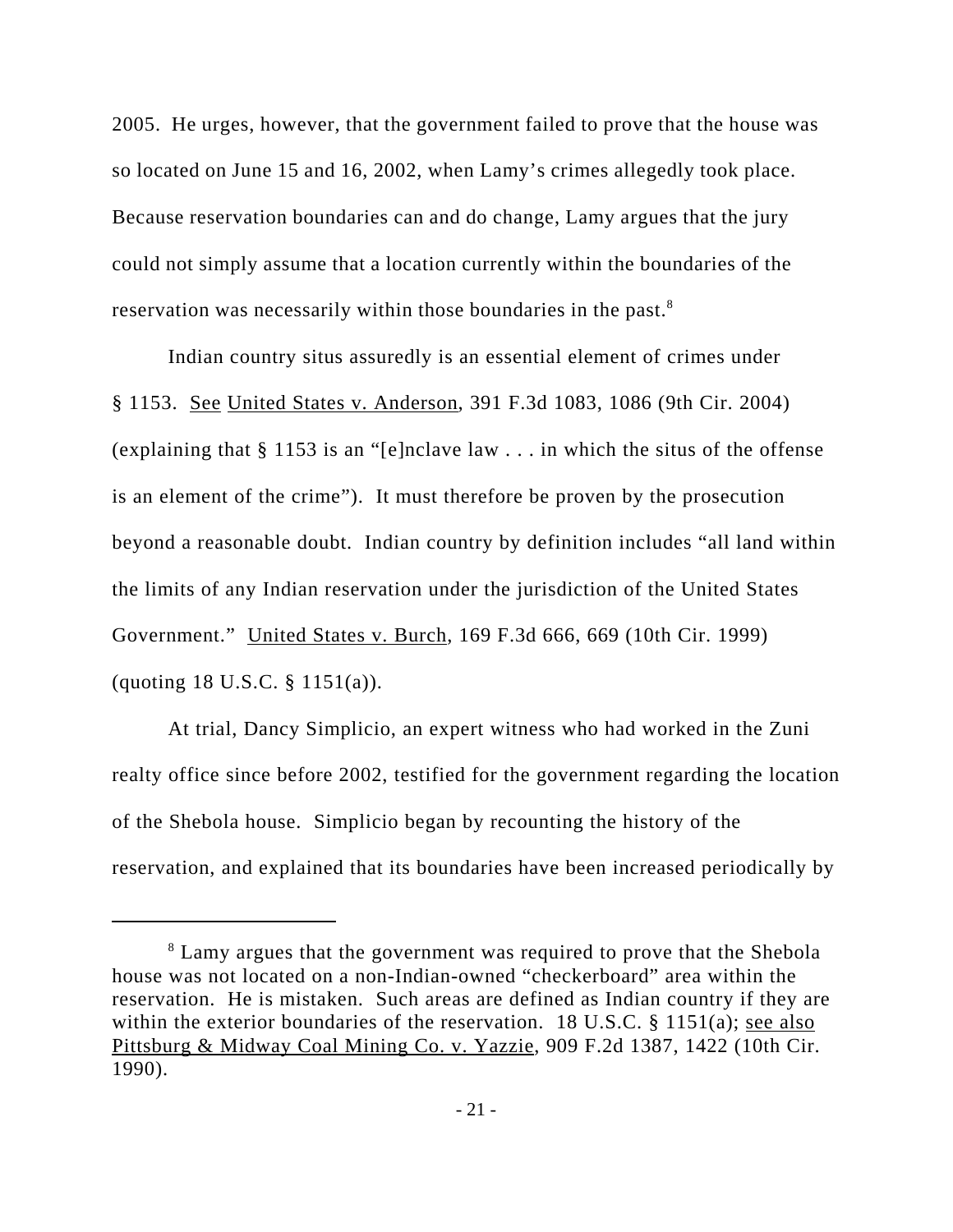executive order. Simplicio did not specifically address whether any boundary changes had occurred after 2002. When Simplicio was asked to locate the Shebola house on an aerial photograph and on a map of the reservation, the dates of the photograph and map were not discussed. According to Simplicio, the house was "[d]efinitely more than a mile" within the reservation's exterior boundary.

Several lay witnesses confirmed the location of the house during the course of their testimony about the events on the night of the assault.  $\delta$  As an example, victim advocate Lasha Peyketewa testified that she went to the home of Sherry Shebola on June 16, 2002. She was then asked whether that house "is" within the Zuni reservation, and she responded affirmatively. Later, Peyketewa was shown an aerial photograph of the Shebola house, and again confirmed that it "is" on the reservation. She was then asked whether she found Shebola there "on the 16th of June." Although the questions about the house's location were phrased in the present tense, they were asked and answered in the context of the crime, indicating that Peyketewa's mind was focused on the circumstances existing at that time. Peyketewa testified that prior to working as a victim advocate, she was

<sup>&</sup>lt;sup>9</sup> Lamy's opening brief makes a conclusory assertion that lay witnesses are not competent to testify to the location of reservation boundaries. However, the only case he cites in support of this proposition, United States v. Valadez-Gallegos, 162 F.3d 1256, 1262 (10th Cir. 1998), does not address the competence of lay witnesses. Because Lamy fails to support this assertion with "reasoned argument," it is forfeited on appeal. See United States v. Beckstead, 500 F.3d 1154, 1165 (10th Cir. 2007).